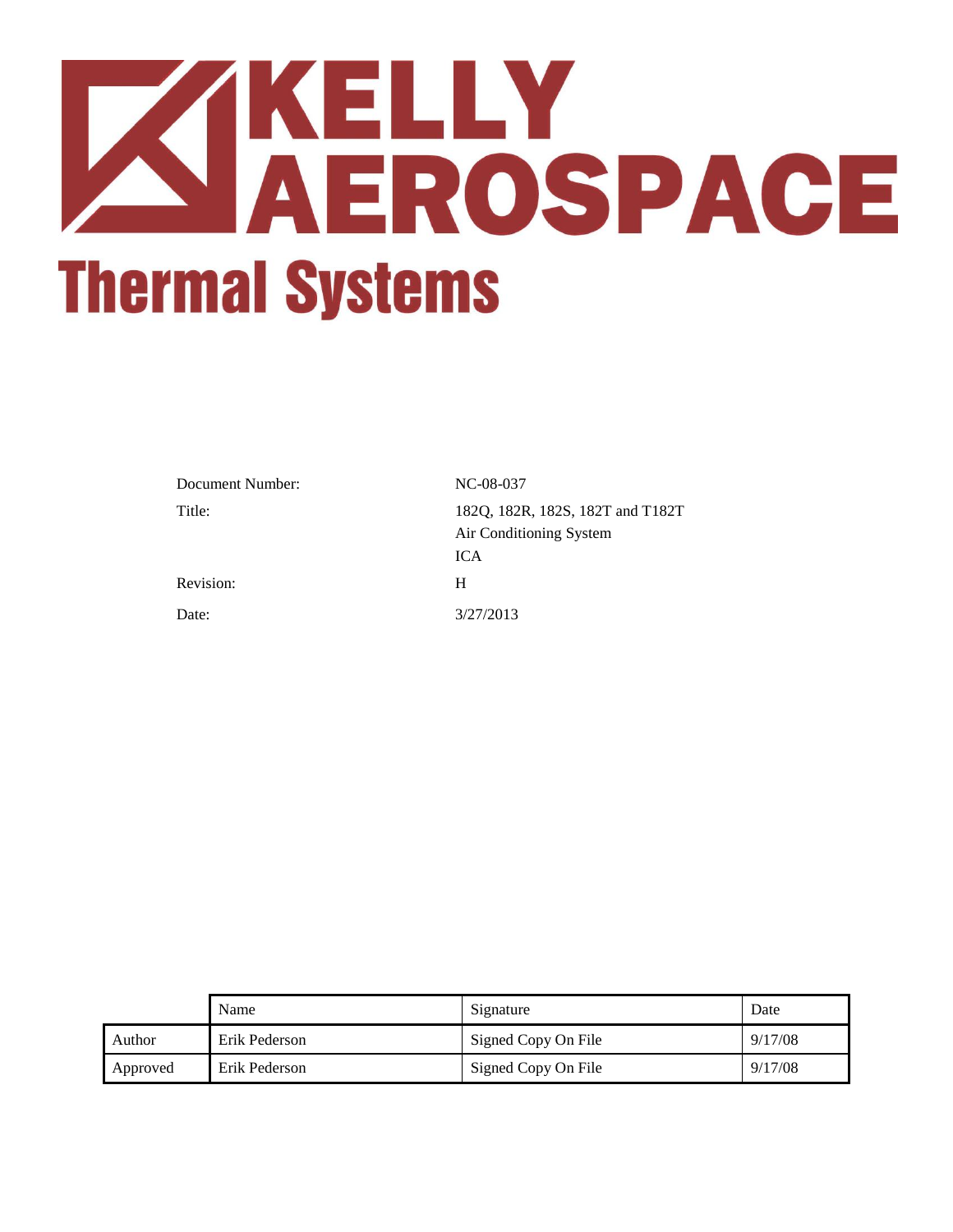# Revisions

| Rev.          | Description                          | Author | Date     | Approved |
|---------------|--------------------------------------|--------|----------|----------|
| A             | <b>Initial Release</b>               | MB     | 5/25/08  | EP       |
| B             | See ECD 08-029                       | CP     | 7/8/08   | EP       |
| $\mathcal{C}$ | Additions for T182T                  | EP     | 9/17/08  | EP       |
| D             | Additions for 182S (See ECN 10-004)  | EF     | 2/03/10  | EP       |
| E             | Additions for T182T (See ECN 10-025) | EF     | 3/11/10  | EP       |
| $\mathbf F$   | Additions for 182R (See ECN 10-079)  | VK.    | 3/16/11  | EP       |
| G             | Additions for 182Q (See ECN 11-055)  | EP     | 11/18/11 | EP       |
| H             | See ECN 12-035                       | JB     | 3/27/13  | JB       |
|               |                                      |        |          |          |

The latest revision of the maintenance manual can be obtained from the Kelly Aerospace website at [www.kellyaerospace.com.](http://www.kellyaerospace.com/)

In the event Internet access is not available, please contact the Customer Service Office for inquiry or a copy of the latest revision:

> Kelly Aerospace 1625 Lost Nation Road Lost Nation Airport Willoughby, Ohio 44094 440-951-4744

| Project | Document Title                                            | Document No | $\mathsf{Re}v$ | Page            |
|---------|-----------------------------------------------------------|-------------|----------------|-----------------|
|         | 182Q, 182R, 182S, 182T, T182T Air Conditioning System ICA | NC-08-037   |                | $H \mid 2$ of 7 |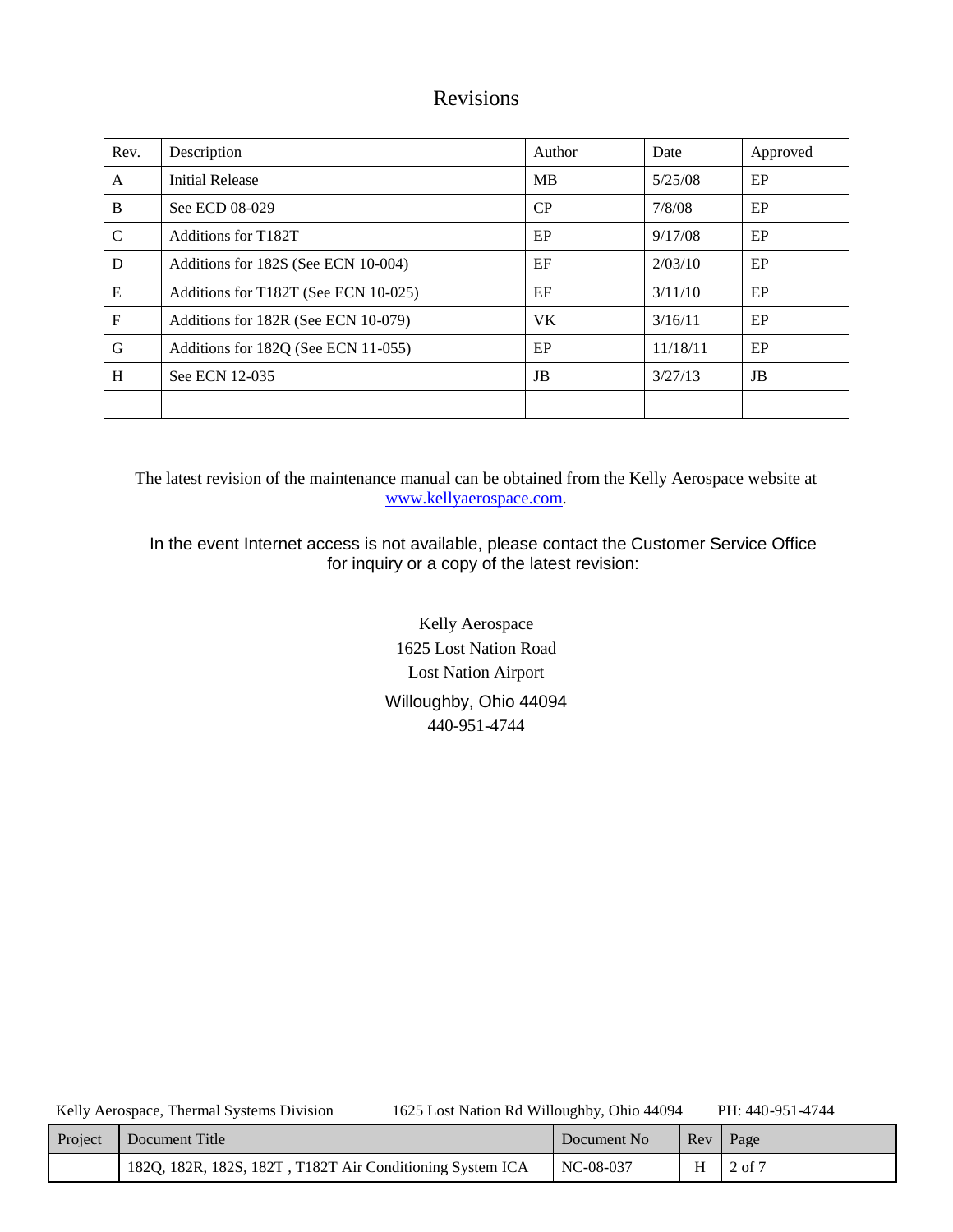#### TABLE OF CONTENTS

| 1.0  |  |
|------|--|
| 2.0  |  |
| 3.0  |  |
| 4.0  |  |
| 5.0  |  |
| 6.0  |  |
| 7.0  |  |
| 8.0  |  |
| 9.0  |  |
| 10.0 |  |
| 11.0 |  |

Kelly Aerospace, Thermal Systems Division

1625 Lost Nation Rd Willoughby, Ohio 44094

PH: 440-951-4744

| Project | Document Title                                            | Document No | $\mathbb{R}$ $\mathbb{R}$ | Page   |
|---------|-----------------------------------------------------------|-------------|---------------------------|--------|
|         | 182Q, 182R, 182S, 182T, T182T Air Conditioning System ICA | NC-08-037   | H                         | 3 of 7 |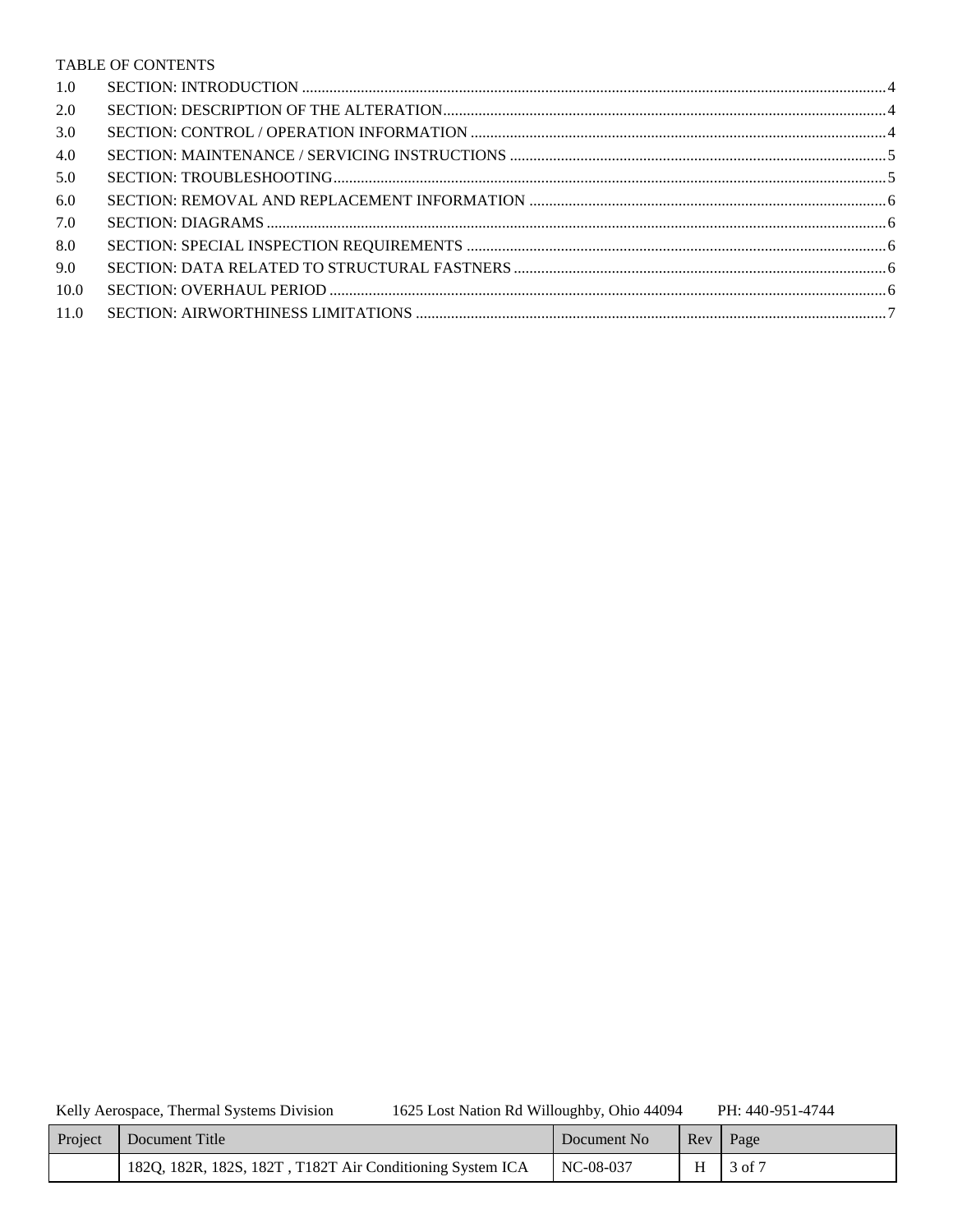## <span id="page-3-0"></span>**1.0 SECTION: INTRODUCTION**

This document identifies the instructions for continued airworthiness for the modification of the above aircraft by installation of the Kelly Aerospace Air Conditioning System.

**Applicability:** Applies to aircraft altered by installation of Kelly Aerospace Air Conditioning System

**Distribution:** This document should be a permanent aircraft record.

## <span id="page-3-1"></span>**2.0 SECTION: DESCRIPTION OF THE ALTERATION**

The Kelly Aerospace Thermacool Air Conditioning System is installed in the aircraft as a remote-mount unit in the tail cone of the aircraft. Conditioned air is ducted through a custom headliner and hat rack block off assembly. Pilot control of the air conditioning is through the climate control unit, located on the copilot's instrument panel. In the T182T Models the oxygen bottle is moved to the baggage compartment to accommodate the air conditioning components. In the 182Q and 182R installation involves an alternator upgrade and the addition of equipment to the aircraft electrical bus.

## <span id="page-3-2"></span>**3.0 SECTION: CONTROL / OPERATION INFORMATION**

#### **3.1 Air conditioning System**

The system is operated through temperature selection on a climate controller located on the right side of the instrument panel. There is both a fan mode only and a cooling mode.

Before testing the air-conditioning system, assure that all electrical connections are tight and all loose items are secured. With an external source of power connected to the aircraft control the operation of the air conditioning system using the Climate Controller located on the instrument panel.

Monitor the system voltage, amperage, and refrigerant flow. In a properly charged and properly installed system, the voltage should be approximately 28 VDC. The condenser fan should draw approximately 4.8 amps and the evaporator fan should draw approximately 4.0 amps and the entire system should draw approximately 35 Amps at 85 deg  $F$ . The current draw will vary with temperature. At 100deg F the system will draw approximately 40 amps and at 65 deg F approximately 31 amps.

With the engine running, the operator may select the operation mode of the air-conditioning by adjusting the Climate Controller located in co-pilots side of the instrument panel. The TEMP switch varies the temperature set point for the air-conditioning system. The FAN switch adjusts the air movement rate of the evaporator fan and the air circulation in the cabin. (On the A1235 Climate Controller the AC Annunciator will illuminate when the system is operating. The FAN Annunciator will illuminate when the circulating fan is operating. The FAIL Annunciator will illuminate if the compressor controller senses a fault condition.) The system may be operated during level flight, take off and landing or on the ground during taxi.

The air-conditioning system may be operated on the ground and without the engine running by connecting an APU or GPU to the ground power receptacle on the aircraft. The GPU or APU must be of sufficient capacity to run the A/C system with a minimum capacity of 45 amps at 28 volts. While operating on ground power the air-conditioning system will default to a maximum airconditioning setting.

An external switch may have been installed to allow operation of the system without the need to unlock the aircraft. The switch for this has been mounted flush to the aircraft skin on the pilot side near the bottom left corner of the front windscreen. It is a piezoelectric switch and only requires a push with a finger to activate.

## **3.2 Oxygen System (T182T Only)**

The Oxygen bottle has been moved from the rear empennage to the baggage compartment to accommodate the air conditioning components. The control system for the oxygen bottle is identical to the original Cessna installation.

| Project | Document Title                                            | Document No | Rev Page |        |
|---------|-----------------------------------------------------------|-------------|----------|--------|
|         | 182Q, 182R, 182S, 182T, T182T Air Conditioning System ICA | NC-08-037   | H        | 4 of 7 |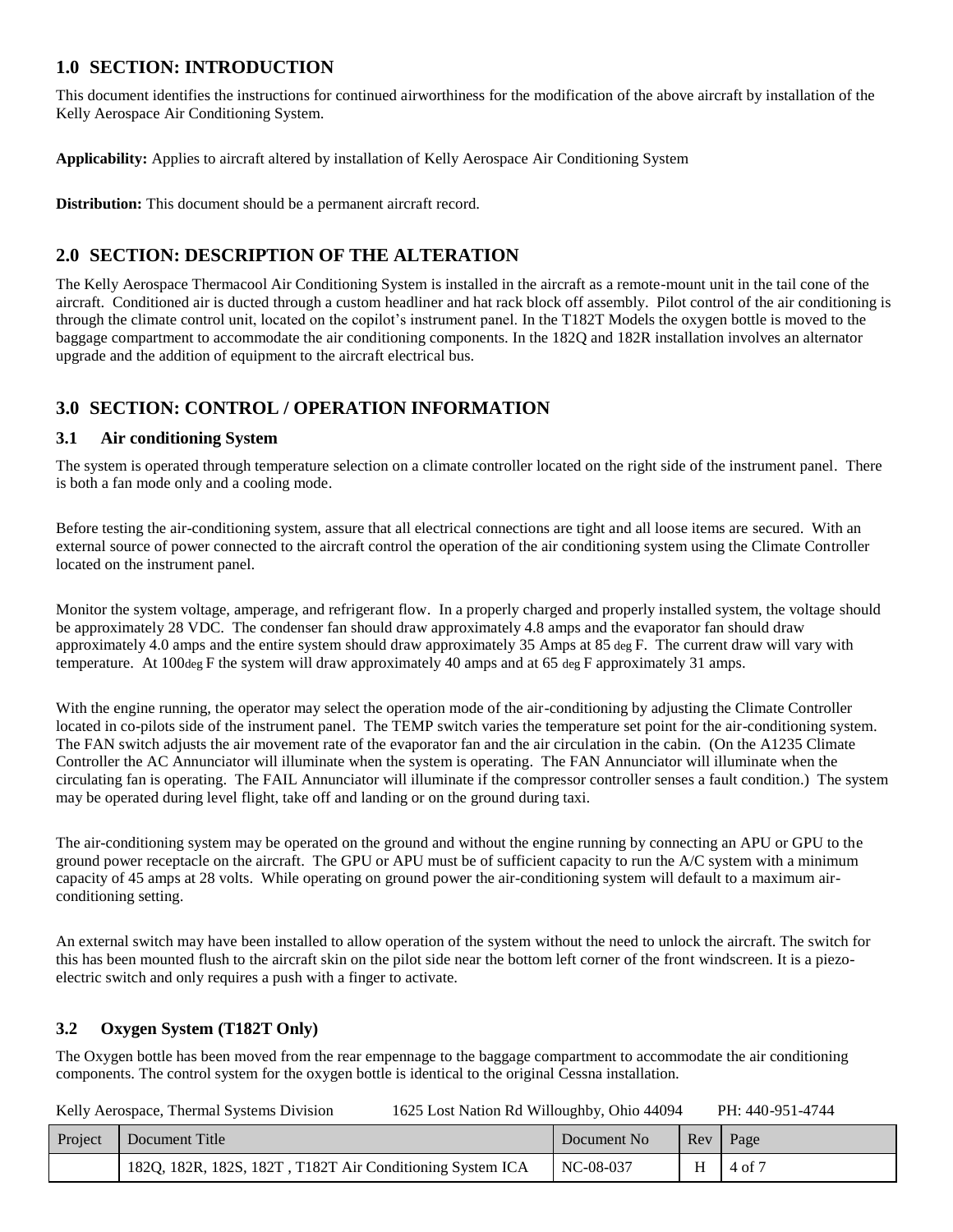The attachment points for the oxygen masks for pilot and co-pilot seat are identical to that of the original Cessna installation. The rear seat oxygen mask ports are now located on the oxygen bottle cover in the baggage compartment.

The Oxygen tank fill port has moved to the baggage compartment. The fill port is identical to that of the original empennage mounted fill port. The fill port in the rear empennage will no longer be operational. The fill port hole will be an air intake for the air conditioning.

The procedure for maintaining and filling the oxygen tank is identical to that of the original Cessna installation with exception to the fill port location. Perform Oxygen System Functional Testing and System Leak Tests as per Chapter 35 of the Cessna 182T/T182 Maintenance manual as required.

The cover for the oxygen bottle is sheet metal and is limited to holding 30 pounds of baggage. See placard AC-00134 on the aircraft wall in the baggage compartment above the oxygen cover box.

## <span id="page-4-0"></span>**4.0 SECTION: MAINTENANCE / SERVICING INSTRUCTIONS**

There are no maintenance requirements for the Air-conditioning System outside of normal 100hr/Annual inspection intervals or during routine maintenance.

Perform a system functional test after any maintenance is performed on the air-conditioning system.

**Note:** Before inspections or maintenance are performed it is the responsibility of the owner/operator and maintenance agency to assure that they are in possession of the latest revision of the applicable documentation and drawings.

#### **CHARGING**

The Air Conditioning System should contain 32 – 36 oz of R-134A Refrigerant. There are no substitutions permitted. The service ports are located above the hat rack near the evaporator. The small service port is the high pressure side and the large service port is the low pressure side.

#### **Caution: It is vital that the compressor is NOT operated while the system is under vacuum. Doing so will instantly damage the compressor**.

Reduce system to atmospheric pressure (Bleed off nitrogen charge slowly to prevent condensation if the system has been pressure checked). Evacuate system with a vacuum pump to 29" hg or better for at least two hours. Weigh in the required amount of R-134A refrigerant.

## <span id="page-4-1"></span>**5.0 SECTION: TROUBLESHOOTING**

Failures of the Kelly Aerospace Thermacool Air Conditioning System can include but may not be limited to the following items:

1) Fan motor failure, characterized by no or little airflow. Corrective action: Troubleshoot the fan motor wiring, relay and fan for proper operation, repair or replace as necessary.

2) Compressor failure, characterized by low amp draw, or little cold air output. Corrective action: Troubleshoot compressor and compressor controller and wiring, repair or replace as necessary.

3) Low or no refrigerant, characterized by little or no cold air. Corrective Action: Inspect system for leaks, repair as necessary, and service system appropriately with R-134A refrigerant.

4) Any or all of these probable failures require inspection as necessary, or system must be secured and placarded until repaired.

| Project | Document Title                                            | Document No | Rev | Page              |
|---------|-----------------------------------------------------------|-------------|-----|-------------------|
|         | 182Q, 182R, 182S, 182T, T182T Air Conditioning System ICA | NC-08-037   |     | $5 \text{ of } 7$ |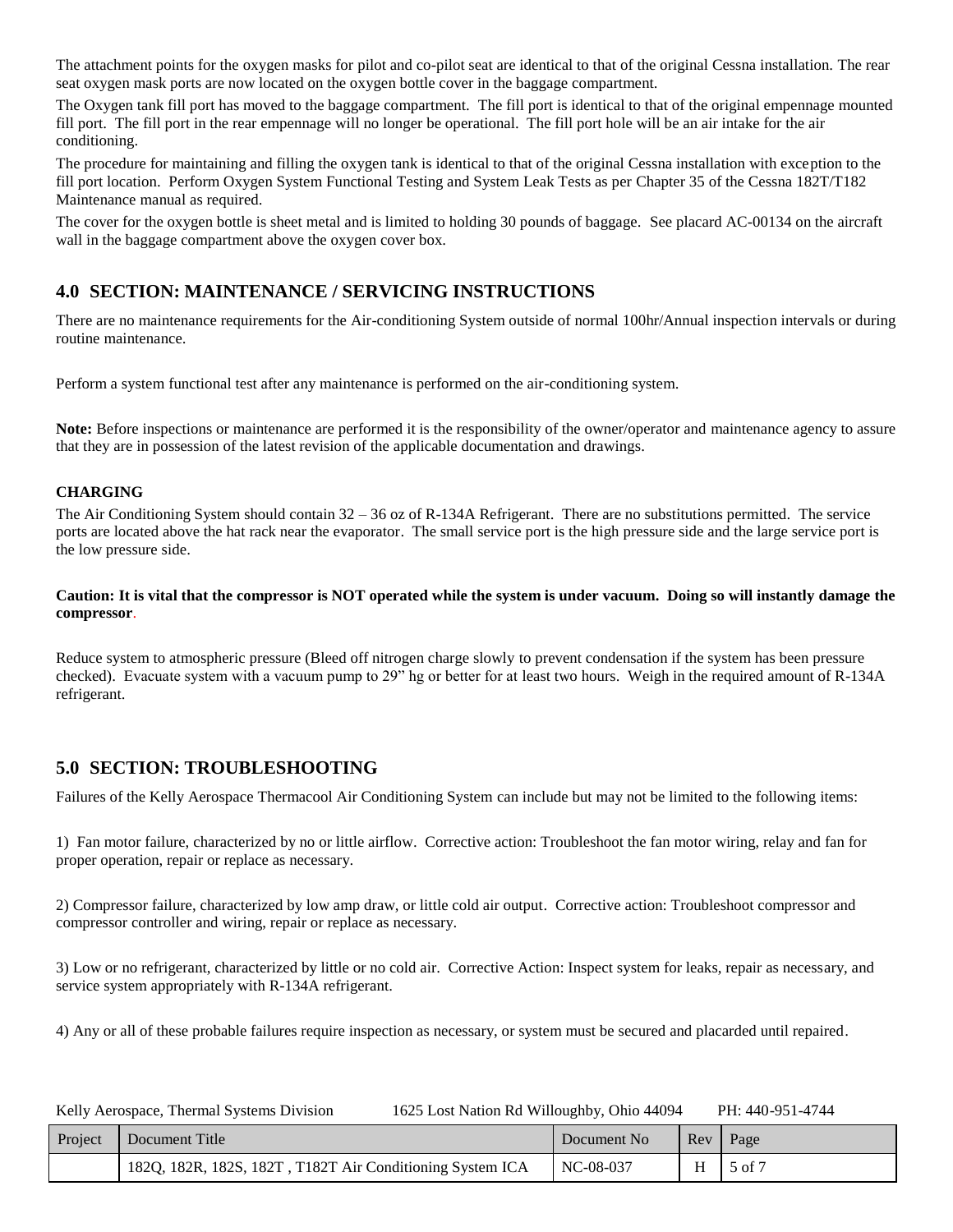# <span id="page-5-0"></span>**6.0 SECTION: REMOVAL AND REPLACEMENT INFORMATION**

Refer to the Kelly Aerospace Thermacool Air Conditioning System Installation Manual.

When replacement of any refrigerant containing device is necessary, i.e. compressor or evaporator, it is necessary to evacuate the refrigerant prior to removal. An EPA approved refrigerant evacuation machine is required. Prior to recharging the system with refrigerant, the system must be evacuated. Allow the vacuum source to remain connected for a minimum of one hour to assure there are no leaks and verify system integrity.

## <span id="page-5-1"></span>**7.0 SECTION: DIAGRAMS**

A list of all applicable diagrams can be found in document NC-08-007.

All drawings and diagrams will be provided by Kelly Aerospace Thermal Systems. These may be obtained by contacting Kelly Aerospace by calling 440-951-4744 or fax 440-951-4725

## <span id="page-5-2"></span>**8.0 SECTION: SPECIAL INSPECTION REQUIREMENTS**

Inspect the system during 100 Hr and/or Annual inspections. There are no servicing requirements for the Air-conditioning System outside of normal 100hr/Annual inspection intervals or during routine maintenance.

Remove necessary access covers per the ASM.

During the annual or 100 hr inspections check for the following items:

- 1. Security of attachment of all components.
- 2. Evidence of any leaks.
- 3. Fretting or cracking of any sheet metal structures.
- 4. Insect or animal nests in condenser or evaporator sections.
- 5. Bent or obstructed fins on the condenser and evaporator coils.
- 6. Loose or missing hardware.
- 7. Loose or chaffing tubing.
- 8. Loose or chaffing wires.

## <span id="page-5-3"></span>**9.0 SECTION: DATA RELATED TO STRUCTURAL FASTNERS**

Plenum installation should match factory rivet spacing and reference AC43.13-1B. Also, refer of Cessna Maintenance Manual.

## <span id="page-5-4"></span>**10.0SECTION: OVERHAUL PERIOD**

No additional overhaul time limitations.

| Kelly Aerospace, Thermal Systems Division | 1625 Lost Nation Rd Willoughby, Ohio 44094 | PH: 440-951-4744 |
|-------------------------------------------|--------------------------------------------|------------------|
|                                           |                                            |                  |

| Project | Document Title                                            | Document No |   | Rev   Page     |
|---------|-----------------------------------------------------------|-------------|---|----------------|
|         | 182Q, 182R, 182S, 182T, T182T Air Conditioning System ICA | NC-08-037   | H | $\vert$ 6 of 7 |